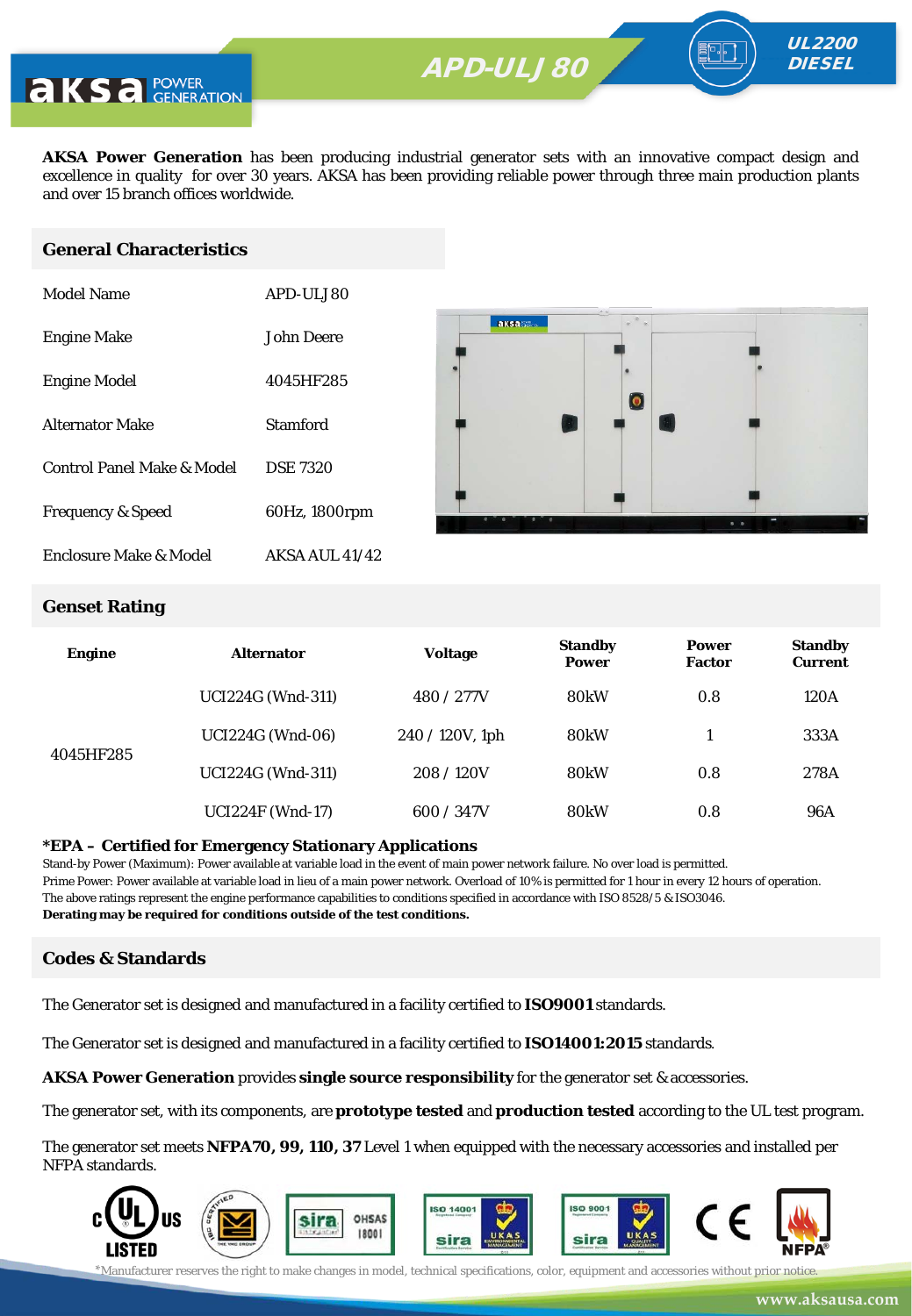



FO

### **Engine Data**

#### **Electric System**

| Manufacturer                  | <b>John Deere</b>   | <b>System Voltage</b>                | 12V                              |  |
|-------------------------------|---------------------|--------------------------------------|----------------------------------|--|
| Model                         | 4045HF485           | Min Voltage at ECU during crank      | 6V                               |  |
| Displacement & Cylinders      | 4.5 L / 4 Cylinders | <b>Battery Qty, Rating</b>           | 1 x 60Ah                         |  |
| <b>Engine Type</b>            | In-line, 4 Cycle    |                                      |                                  |  |
| <b>Engine Speed</b>           | 1800rpm             | <b>Cooling System</b>                |                                  |  |
| Engine Prime Power w/Fan      | <b>86kW</b>         | <b>Radiator Cooling System Type</b>  | <b>Closed Circuit</b>            |  |
| Engine Standby Power w/Fan    | 94kW                | <b>Radiator Ambient Temp</b>         | $>50\degree C$                   |  |
| Aspiration                    | Turbocharged        | <b>Coolant Capacity, Engine Only</b> | 9 quart                          |  |
| <b>Compression Ratio</b>      | 19.0:1              | Max Top Tank Temp                    | 230 °F                           |  |
| Bore / Stroke                 | 106 mm / 127 mm     | Thermostat, Start - Fully Open       | 180 - 203 °F                     |  |
| Governor type                 | Electronic          | <b>Exhaust System</b>                |                                  |  |
| Engine crankcase vent system  | Open                | <b>Exhaust Temperature</b>           | 1069°F                           |  |
| Ratio, Air: Fuel              | 21:1                | <b>Max Allowable Exhaust</b>         | 7.5 kPa                          |  |
| <b>BMEP, Standby Power</b>    | 1748 kPa            | Restriction                          |                                  |  |
| <b>Friction Power</b>         | 13kW                | <b>Exhaust Gas Flow</b>              | $651 \text{ ft.}^{3}/\text{min}$ |  |
| Designed / Calibrated to Meet | EPA Tier 3          | <b>Air Intake System</b>             |                                  |  |
|                               |                     | <b>Engine Air Flow</b>               | $234$ ft. $^3$ /min              |  |
| <b>Fuel System</b>            |                     | <b>Max Intake Air Restriction</b>    |                                  |  |
| <b>ECU</b> Description        | L16 Control         | (Clean Element)                      | 3.75 kPa                         |  |
| Max. Fuel Inlet Temp.         | 176 °F              | Air Filter Type                      | Dry Paper Element                |  |
| <b>Total Fuel Flow</b>        | $111$ lb/hr         | <b>Lubrication System</b>            |                                  |  |
| <b>Fuel Consumption</b>       |                     | Oil Pressure at Rated Speed          | 320 kPa                          |  |
| <b>Standby Power (100%)</b>   | $6.60$ gal/h        | Oil Pressure at low idle             | 105 kPa                          |  |
| <b>Standby Power (75%)</b>    | 5.36 gal/h          | Max Oil Carryover in Blow-by         | $0.002$ lb/hr                    |  |
| <b>Standby Power (50%)</b>    | 3.95 gal/h          | Max Crankcase Pressure               | $0.5$ kPa                        |  |
| <b>Standby Power (25%)</b>    | $2.14$ gal/h        |                                      |                                  |  |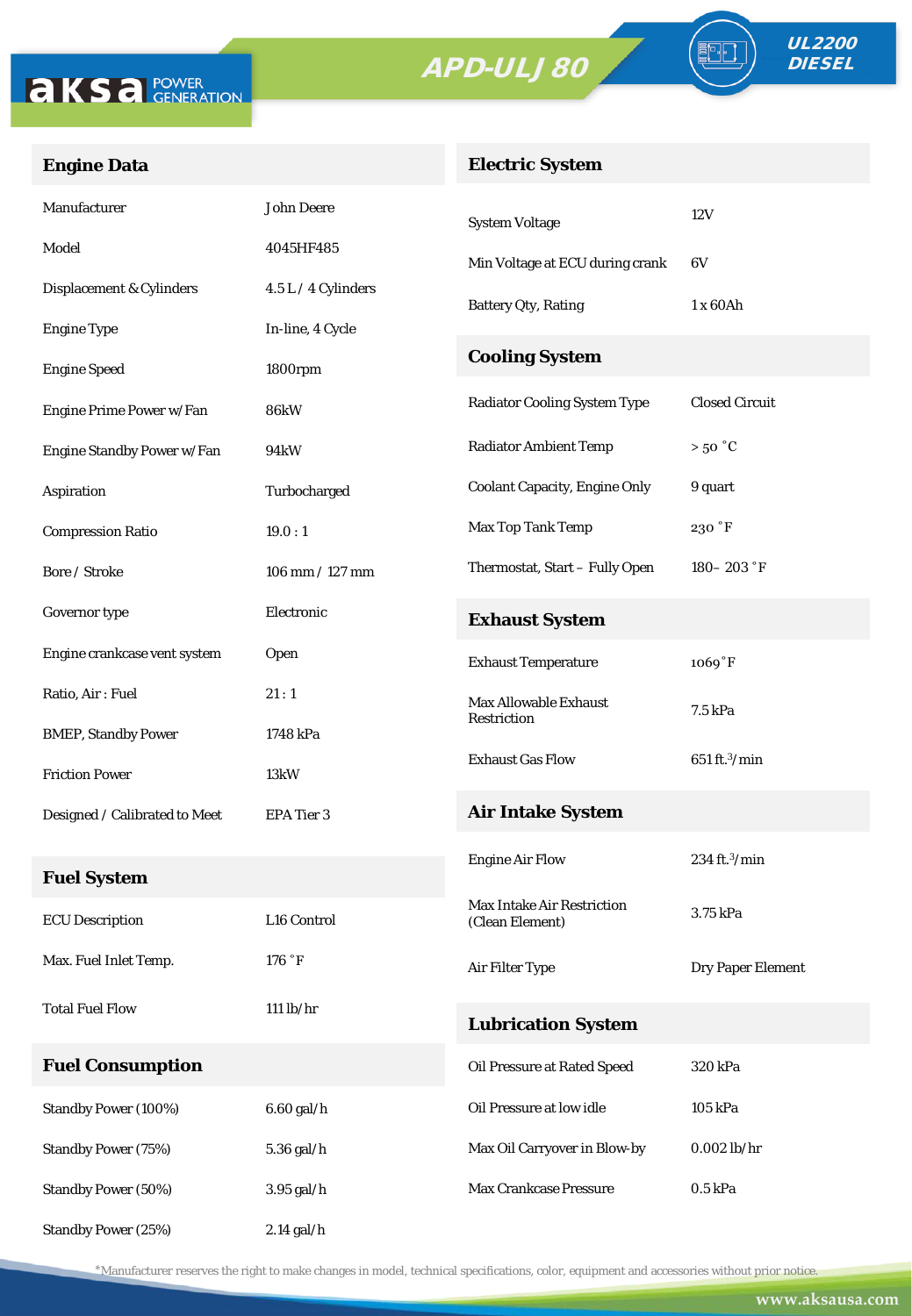



TE

#### **Alternator Data**

| <b>Controller Data</b> |  |
|------------------------|--|

| Manufacturer                                        | Stamford                | Manufacturer                                                                                            | <b>DSE</b>                                                              |  |
|-----------------------------------------------------|-------------------------|---------------------------------------------------------------------------------------------------------|-------------------------------------------------------------------------|--|
| Standards                                           | <b>BS EN 60034</b>      | Model                                                                                                   | 7320 MK II                                                              |  |
| <b>Control System</b>                               | <b>PMG</b>              | <b>Controller Features &amp; Benefits</b>                                                               |                                                                         |  |
| A.V.R.                                              | <b>MX341</b>            | Microprocessor controlled, UL & NFPA110 Compatible                                                      |                                                                         |  |
| <b>Voltage Regulation</b>                           | ±1%                     | License free PC Software (Non-proprietary Software)                                                     |                                                                         |  |
| <b>Insulation System</b>                            | Class H                 | IP65 rating offers increased resistance to water ingress                                                |                                                                         |  |
| Protection                                          | IP23                    | Modules can be integrated to building management systems<br>Real time clock provides accurate event log |                                                                         |  |
| <b>Rated Power Factor</b>                           | 0.8                     | Four line back-lit LCD text display                                                                     |                                                                         |  |
| <b>Stator Winding</b>                               | Double Layer Concentric | Five key menu navigation, two wire start/stop at Auto mode                                              |                                                                         |  |
| <b>Winding Pitch</b>                                | <b>Two Thirds</b>       | Front panel editing with PIN protection                                                                 |                                                                         |  |
|                                                     |                         | Support up to three remote display modules                                                              |                                                                         |  |
| <b>Winding Leads</b>                                | 12                      | Configurable timers and alarms                                                                          |                                                                         |  |
| Telephone Interference                              | THF $< 2 \%$            | Multiple date and timer scheduler                                                                       |                                                                         |  |
| <b>Waveform Distortion</b>                          | No Load < $1.5\%$       | <b>Integral PLC editor</b>                                                                              |                                                                         |  |
| Maximum Over speed                                  | $2250$ rev/min          | 'Protections disabled' feature                                                                          |                                                                         |  |
|                                                     |                         | Load switching (load shedding and dummy load outputs)                                                   |                                                                         |  |
| <b>Battery Charger &amp; Electrical System Data</b> |                         | Fully configurable via DSE Configuration Suite PC Software                                              |                                                                         |  |
|                                                     |                         | SCADA monitoring via DSE Configuration Suite PC Software                                                |                                                                         |  |
| Manufacturer                                        | ComAp                   | <b>Protection</b>                                                                                       | <b>Instruments</b>                                                      |  |
| Model                                               | <b>InteliCharger</b>    | $\checkmark$ Gen. Voltage – under / over                                                                | $\checkmark$ Gen. Voltage (L-L/L-N)                                     |  |
| <b>Input Voltage</b>                                | $85V \sim 264V$ AC      | $\checkmark$ Gen. Freq. - under / over                                                                  | $\checkmark$ Gen. Frequency                                             |  |
| Output Voltage / Current                            | 13.8V Float / 4A pk     | $\checkmark$ Engine Speed – under / over                                                                | $\checkmark$ Engine speed                                               |  |
|                                                     |                         | $\checkmark$ Engine Oil Pressure – low                                                                  | $\checkmark$ Oil Pressure                                               |  |
| Jacket Water Heater Data                            |                         | $\checkmark$ Engine Temp – low / high                                                                   | $\checkmark$ Water Temperature                                          |  |
|                                                     |                         | $\checkmark$ Battery Voltage – low / high                                                               | $\checkmark$ Battery Voltage                                            |  |
| Manufacturer                                        | Hotstart                | <b>Weak Battery</b>                                                                                     | <b>Run Time</b><br>✓                                                    |  |
| Model                                               | TPS101GT10-000          | Fail to Start / Stop<br>✓                                                                               | $\checkmark$ Phase Sequence                                             |  |
| <b>Input Voltage</b>                                | 120V                    | <b>Charge Alternator Fail</b><br>✓<br>Over Current & Load                                               | $\checkmark$ Power monitoring<br>(kWh/kVAh/kVArh)<br>$\checkmark$ Power |  |
|                                                     |                         | (kW/kVAr)                                                                                               | (kWh/kVAh/kVArh)                                                        |  |

- $\checkmark$  Unbalanced Load  $\checkmark$  Power Factor
- $\checkmark$  Independent Earth Fault  $\checkmark$  Generator Current
- $\begin{array}{ccc} \checkmark & \text{Generator Load} \ (\%) \end{array}$
- $\checkmark$  Loss of Speed Signal  $\checkmark$  Earth Current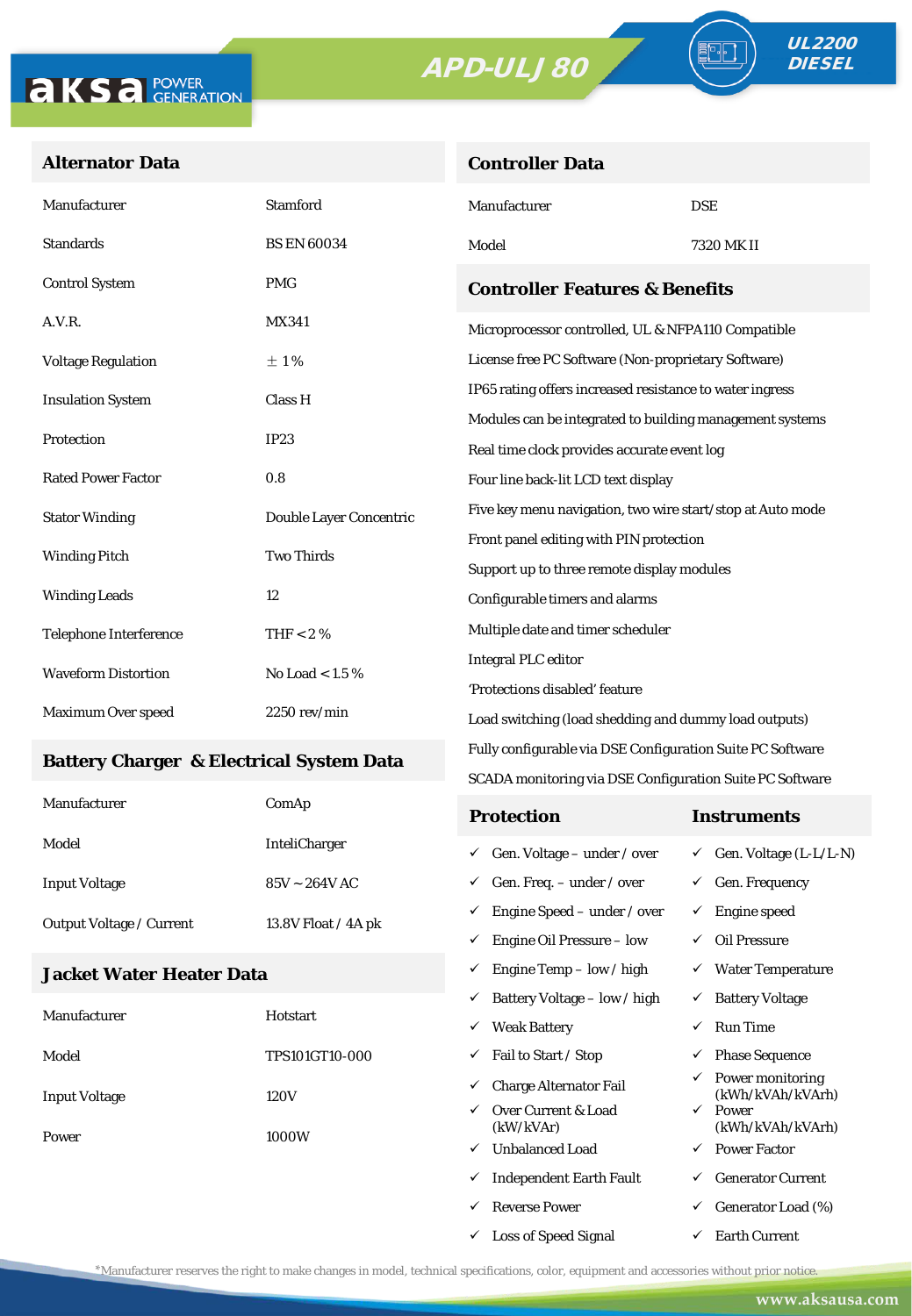



| <b>Enclosure Features</b>                                    | <b>Enclosure Features</b>                                    |  |  |
|--------------------------------------------------------------|--------------------------------------------------------------|--|--|
| $\checkmark$ Heavy Duty Steel / Aluminum Structure           | $\checkmark$ Internally Mounted Exhaust System with Rain Cap |  |  |
| $\checkmark$ E-Stop on Enclosure                             | $\checkmark$ Coolant Fill Cap                                |  |  |
| $\checkmark$ Control Panel Eliminated from Engine Vibrations | $\checkmark$ Removable Base Frame Lifting Hooks              |  |  |
| ✓ Standard Sound Attenuation Foam                            | $\checkmark$ Oil & Coolant Drain Ports                       |  |  |
|                                                              |                                                              |  |  |

 $\checkmark$ Plastic Covered Corrosion Resistant Locks & Hinges

 $\checkmark~$  Easy Access for Maintenance

| <b>Open Skid Gen</b> |                    | <b>Level 1 Enclosure</b>            |                    | <b>Level 2 Enclosure</b>            |                    |
|----------------------|--------------------|-------------------------------------|--------------------|-------------------------------------|--------------------|
| Length               | 92.1 in            | Length                              | 116.5 in           | Length                              | $116.5$ in         |
| Width w/o lift hooks | 43.3 <sub>in</sub> | Width w/o lift hooks                | 43.3 <sub>in</sub> | Width w/o lift hooks                | 43.3 <sub>in</sub> |
| Height               | 53.5 in            | Height                              | 66.3 in            | Height                              | $82$ in            |
| Dry Weight           | 2600 lb            | Dry Weight                          | 3800 <sub>lb</sub> | Dry Weight                          | 4100 lb            |
|                      |                    | <b>Sound Pressure</b><br>@ 7 meters | $70 \text{ dB(A)}$ | <b>Sound Pressure</b><br>@ 7 meters | $67 \text{ dB}(A)$ |





#### **Fuel Tank - UL142 Listed Base Design**

| <b>Size</b>               | 24hr (160gal)     | 48hr (350gal)   | 72hr (485gal)   |
|---------------------------|-------------------|-----------------|-----------------|
| Dimensions $(L/W/H)$ (in) | 130 / 43.3 / 13.5 | 130 / 43.3 / 26 | 130 / 43.3 / 34 |
| Weight (lb)               | 1190              | 1650            | 1930            |